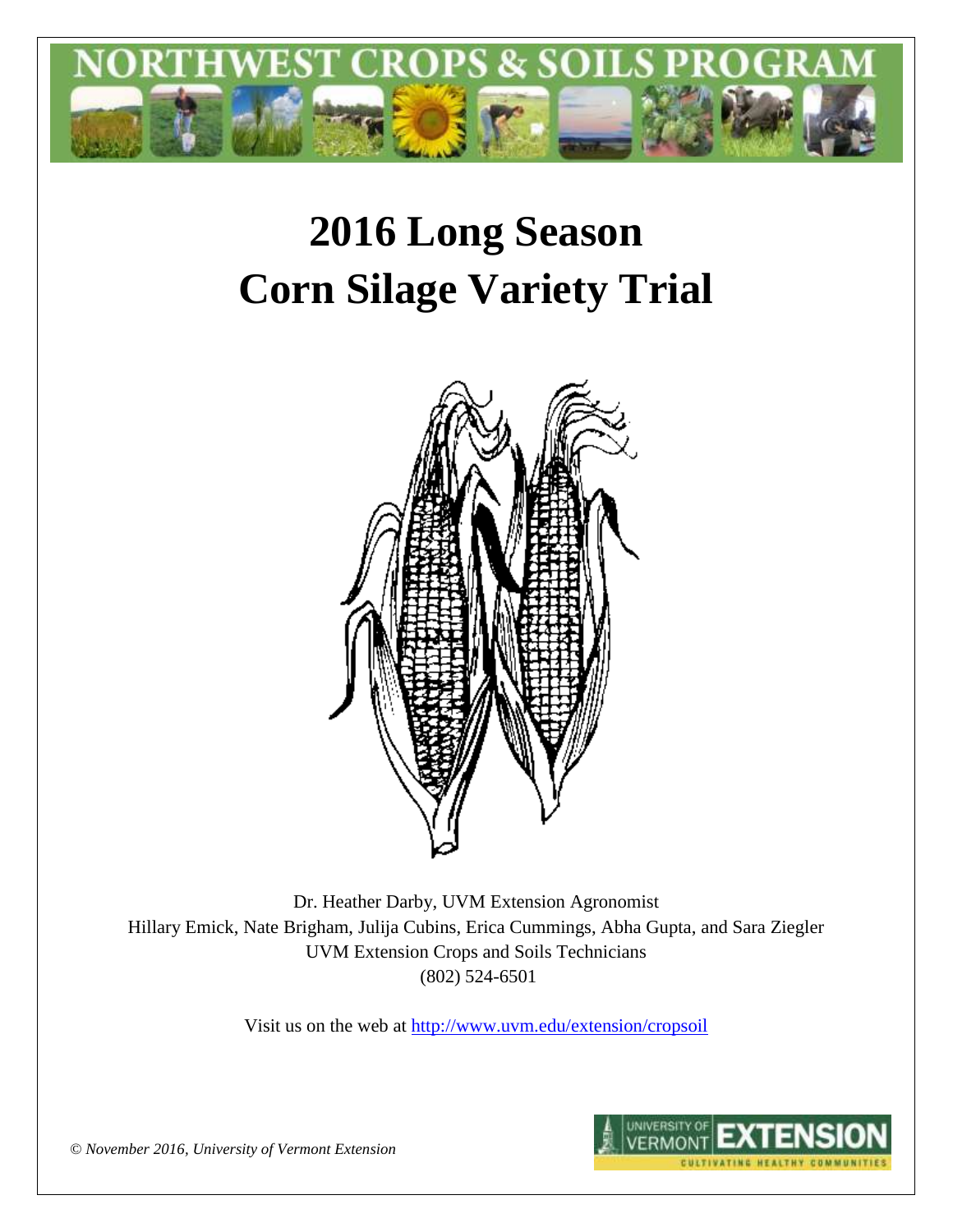## **2016 LONG SEASON CORN SILAGE VARIETY TRIAL Dr. Heather Darby, University of Vermont Extension [heather.darby\[at\]uvm.edu](mailto:heather.darby@uvm.edu?subject=2013%20Long%20Season%20Corn%20Report)**

In 2016, the University of Vermont Extension Northwest Crops and Soils Program evaluated yield and quality of 43 long season corn silage varieties at Borderview Research Farm in Alburgh, VT. Long season corn can be difficult to grow in Vermont due to limited Growing Degree Days (GDDs) accumulating through the growing season. In addition, wet springs and falls are common across Vermont, delaying corn planting and complicating harvest timing. Late harvest can also reduce the chances of timely fall manure applications and planting of cover crops. However, if planted early, long season corn can produce high yield and quality forage by maximizing the entire growing season. While the information presented can begin to describe the yield and quality performance of these long season corn silage varieties in this region, it is important to note that the data represent results from only one season and one location. Compare other hybrid performance data before making varietal selections.

# **MATERIALS AND METHODS**

In 2016, 43 varieties were evaluated from eight seed companies (Table 1) at Borderview Research Farm in Alburgh, Vermont. The plot design was a randomized complete block with three replications. Treatments were 43 corn silage varieties with relative maturities (RM) of 98 days and greater. These varieties were evaluated for silage yield and quality. Relative maturity and varietal characteristics are provided in Table 2.

### **Table 1. Participating companies and local contact information.**

| <b>Brownseed Genetics,</b><br><b>Albert Lea Seed</b> |                                  | <b>Channel Bio, LLC</b> | <b>Chemgro Seeds</b>      |  |  |
|------------------------------------------------------|----------------------------------|-------------------------|---------------------------|--|--|
|                                                      | LLC                              |                         |                           |  |  |
| 1414 W. Main, POB 127                                | $N1279$ 530 <sup>th</sup> Street | 800 N. Lindbergh Blvd.  | P.O. Box 218              |  |  |
| Albert Lea, MN 56007                                 | P.O. Box 7                       | St. Louis, MO 63167     | East Petersburg, PA 17520 |  |  |
| 800-352-5247                                         | Bay City, WI 54723               | 814-571-8600            | 800-346-4769              |  |  |
|                                                      | 715-594-3355                     |                         |                           |  |  |

| <b>DEKALB-Monsanto</b>                | <b>Mycogen Seeds</b>                 | <b>Seedway LLC</b>                        | <b>T.A. Seeds</b>                       |
|---------------------------------------|--------------------------------------|-------------------------------------------|-----------------------------------------|
| 40 Sheraton Drive<br>Ithaca, NY 14850 | 6383 Ethan Allen<br>Hwy.             | 171 Ledgemere Point<br>Bomoseen, VT 05732 | 39 Seeds Lane<br>Jersey Shore, PA 17740 |
| 352-278-7131                          | St. Albans, VT 05478<br>802-363-2803 | 802-338-6930                              | 570-753-5503                            |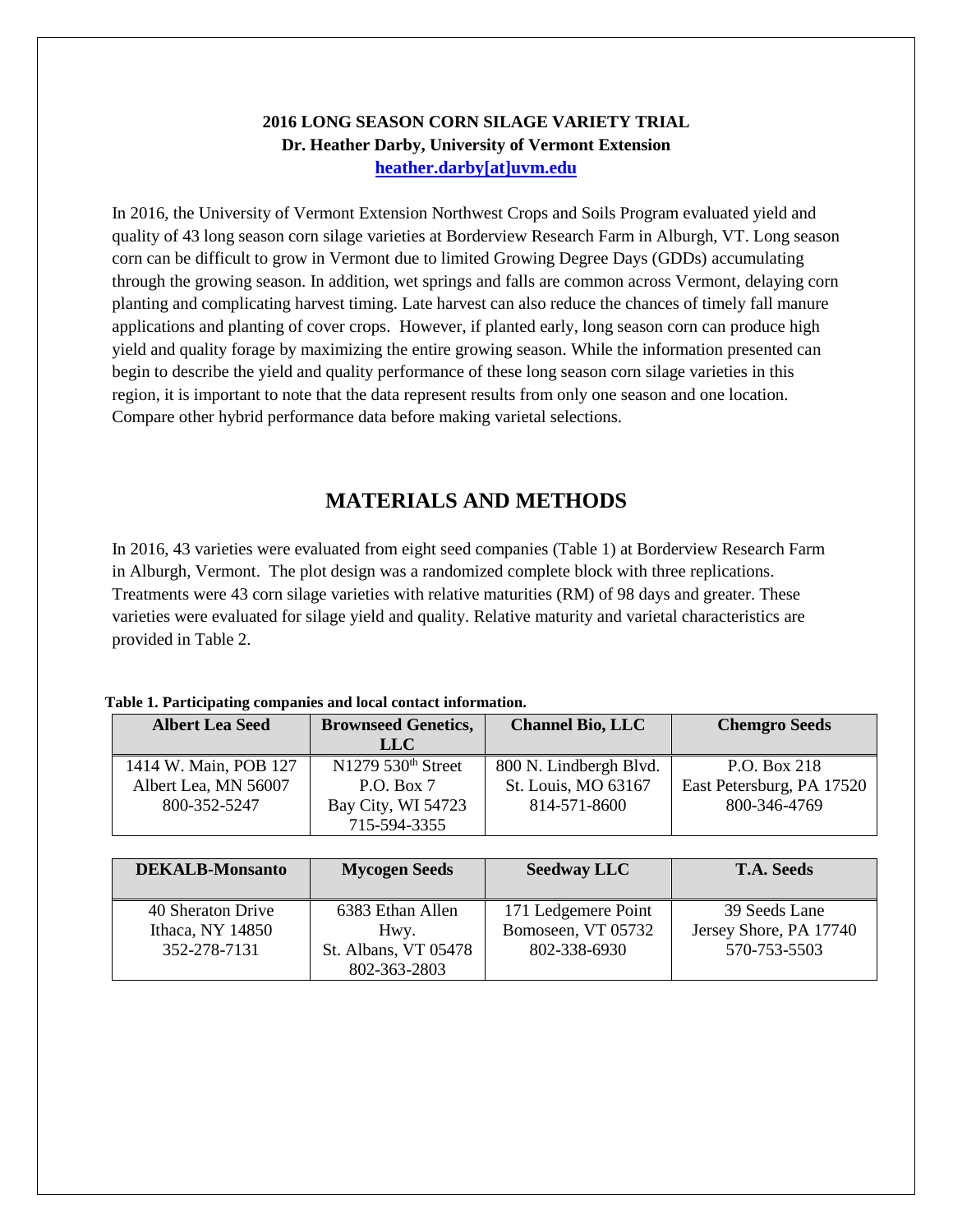| <b>Variety</b>       | <b>Company</b>                 | <b>Traits</b>  | <b>Relative</b><br><b>Maturity</b><br>(RM) |
|----------------------|--------------------------------|----------------|--------------------------------------------|
| Viking 58-98 GS      | Albert Lea Seed                | None           | 98                                         |
| 198-98STXRIB         | Channel Bio, LLC               | <b>SSRIB</b>   | 98                                         |
| DKC48-56             | DEKALB-Monsanto                | <b>SSRIB</b>   | 98                                         |
| <b>TA487-22DPRIB</b> | T.A. Seeds                     | Double Pro RIB | 98                                         |
| 199-72STXRIB         | Channel Bio, LLC               | <b>SSRIB</b>   | 99                                         |
| 201-28STXRIB         | Channel Bio, LLC               | <b>SSRIB</b>   | 99                                         |
| TMF99Q47RA           | <b>Mycogen Seeds</b>           | RR, CB, LL     | 99                                         |
| F2F499               | Mycogen Seeds                  | RR, LL         | 99                                         |
| 6069RSX              | <b>Chemgro Seeds</b>           | <b>SSRIB</b>   | 100                                        |
| <b>TMF2L505</b>      | <b>Mycogen Seeds</b>           | RR, LL, HX     | 100                                        |
| SW 4018 Gen VT3P     | Seedway LLC                    | RR, CB         | 100                                        |
| SW 4010 GenSS        | Seedway LLC                    | RR, CB, LL     | 100                                        |
| <b>TMF2L538</b>      | Mycogen Seeds                  | <b>RR</b>      | 101                                        |
| 202-20STXRIB         | Channel Bio, LLC               | <b>SSRIB</b>   | 102                                        |
| 6258G3A              | <b>Chemgro Seeds</b>           | Artesian 3011A | 102                                        |
| DKC52-30             | DEKALB-Monsanto                | <b>SSRIB</b>   | 102                                        |
| Viking O.51-04GS     | Albert Lea Seed                | None           | 104                                        |
| 205-19STXRIB         | Channel Bio, LLC               | <b>SSRIB</b>   | 105                                        |
| 6538G3N              | <b>Chemgro Seeds</b>           | 3000GT         | 105                                        |
| 6546R3P              | Chemgro Seeds                  | VT3P, RIB      | 105                                        |
| <b>DKC54-38</b>      | DEKALB-Monsanto                | <b>SSRIB</b>   | 105                                        |
| F2F569               | <b>Mycogen Seeds</b>           | RR, LL, HX     | 105                                        |
| 2K595                | Mycogen Seeds                  | <b>SSRIB</b>   | 105                                        |
| SW 5430 GenSS        | Seedway LLC                    | RR, CB, LL     | 105                                        |
| 206-30STXRIB         | Channel Bio, LLC               | <b>SSRIB</b>   | 106                                        |
| 6638G3               | <b>Chemgro Seeds</b>           | 3000GT         | 106                                        |
| <b>TMF06S67</b>      | <b>Mycogen Seeds</b>           | <b>SSRIB</b>   | 106                                        |
| <b>SW 5554 RT</b>    | Seedway LLC                    | <b>GT</b>      | 106                                        |
| TA566-31             | T.A. Seeds                     | None           | 106                                        |
| 207-27STXRIB         | Channel Bio, LLC               | <b>SSRIB</b>   | 107                                        |
| <b>DKC57-75</b>      | DEKALB-Monsanto                | <b>SSRIB</b>   | 107                                        |
| 16BEL:42             | <b>Brownseed Genetics, LLC</b> | None           | 108                                        |
| <b>DKC58-06</b>      | DEKALB-Monsanto                | <b>SSRIB</b>   | 108                                        |
| TA583-22DPRIB        | T.A. Seeds                     | Double Pro RIB | 108                                        |
| <b>TM2H708</b>       | <b>Mycogen Seeds</b>           | SS             | 109                                        |
| Viking 53-10 GS      | Albert Lea Seed                | None           | 110                                        |
| 210-95STXRIB         | Channel Bio, LLC               | <b>SSRIB</b>   | 110                                        |

**Table 2. Forty-three long season silage corn varieties evaluated in Alburgh, VT, 2016.**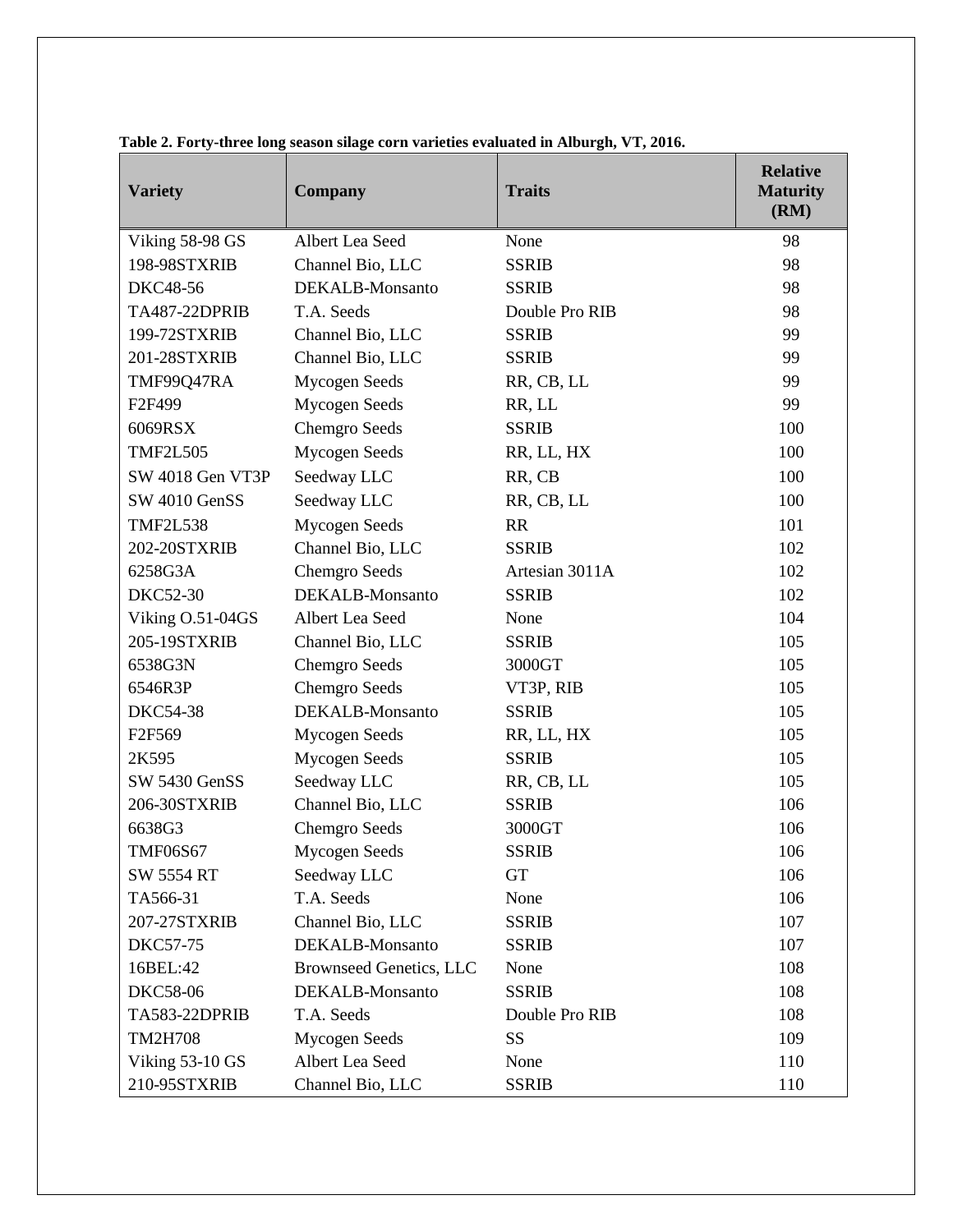| <b>Variety</b>  | <b>Company</b>       | <b>Traits</b> | <b>Relative</b><br><b>Maturity</b><br>(RM) |
|-----------------|----------------------|---------------|--------------------------------------------|
| <b>7037RVPN</b> | <b>Chemgro Seeds</b> | VT3P          | 110                                        |
| DKC60-67        | DEKALB-Monsanto      | <b>SSRIB</b>  | 110                                        |
| <b>TMF2R720</b> | Mycogen Seeds        | <b>SSRIB</b>  | 110                                        |
| DKC61-88        | DEKALB-Monsanto      | VT3P, RIB     | 111                                        |
| <b>TMF17L86</b> | Mycogen Seeds        | SS            | 117                                        |
| <b>TMF2L874</b> | Mycogen Seeds        | SS            | 118                                        |

Traits:

Agrisure Artesian 3011A - The Agrisure Artesian® 3011A trait stack combines Agrisure Artesian® water optimization technology with the Agrisure® 3000GT trait stack, for herbicide flexibility as well as protection from corn borer and corn rootworm.

Agrisure 3000GT - This triple stack protects against both corn borer and corn rootworm with tolerance to in-season applications of both glyphosate and glufosinate herbicides

CB - protects against corn borer.

Double PRO RIB - contains dual modes of action for maximum protection against corn earworm and other above-ground pests, like European and Southwestern corn borers and fall armyworm

GT - Glyphosate tolerant.

HX- Herculex Xtra is an in-plant, insect protection stacked trait that combines broad-spectrum, above-ground protection from insect pests and below-ground protection against larval stages of major corn rootworm pests, including western, northern and Mexican corn rootworm.

LL – Glufosinate-ammonium herbicide (LibertyLink®) tolerant.

RIB – RIB Complete® (Refuge In a Bag) means that refuge seed is blended into each bag of insect-protected corn seed.

 $RR - Roundup$  Ready corn is glyphosate herbicide (Roundup $\circledR$ ) tolerant.

SS - SmartStax

SSRIB - Genuity® SmartStax®RIB Complete® provides broad spectrum protection against corn earworm and other ear-feeding insects as well as fall armyworm, European corn borer, and corn earworm with multiple modes of action; glyphosate herbicide tolerance ((Roundup Ready®, Touchdown®) and glufosinate-ammonium (LibertyLink®)). Bags of this seed also contain refuge seed mixed in eliminating the need for a separate refuge (Refuge-in-bag).

VT3P - provides two modes of action to protect from corn earworm and other above ground insect pests as well as one mode of action to protect against below ground pests.

The soil type at the Alburgh location was a Benson rocky silt loam (Table 3). The seedbed was spring chisel plow and disk followed by spike tooth harrow. The previous crop was corn. Starter fertilizer (10- 20-20) was applied at a rate of 200 lbs ac<sup>-1</sup>. Plots were 30 feet by 5 feet and replicated 3 times. The trial was planted with a John Deere 1750 corn planter on 17-May. The seeding rate was 34,000 seeds ac<sup>-1</sup>. Nitrogen fertilizer in form of urea (46-0-0) was applied on 27-Jun at a rate of 240 lbs ac<sup>-1</sup>, along with 100 lbs ac-1 potash (0-0-62). Fertility rates were based on soil and nitrate tests. Lumax was sprayed at a rate of 3 pints ac-1 on 3-Jun. Corn was harvested on 27-Sep and 29-Sep with a John Deere 2-row chopper, and forage was weighed in a wagon fitted with scales. Dry matter yields were calculated and then yields were adjusted to 35% dry matter.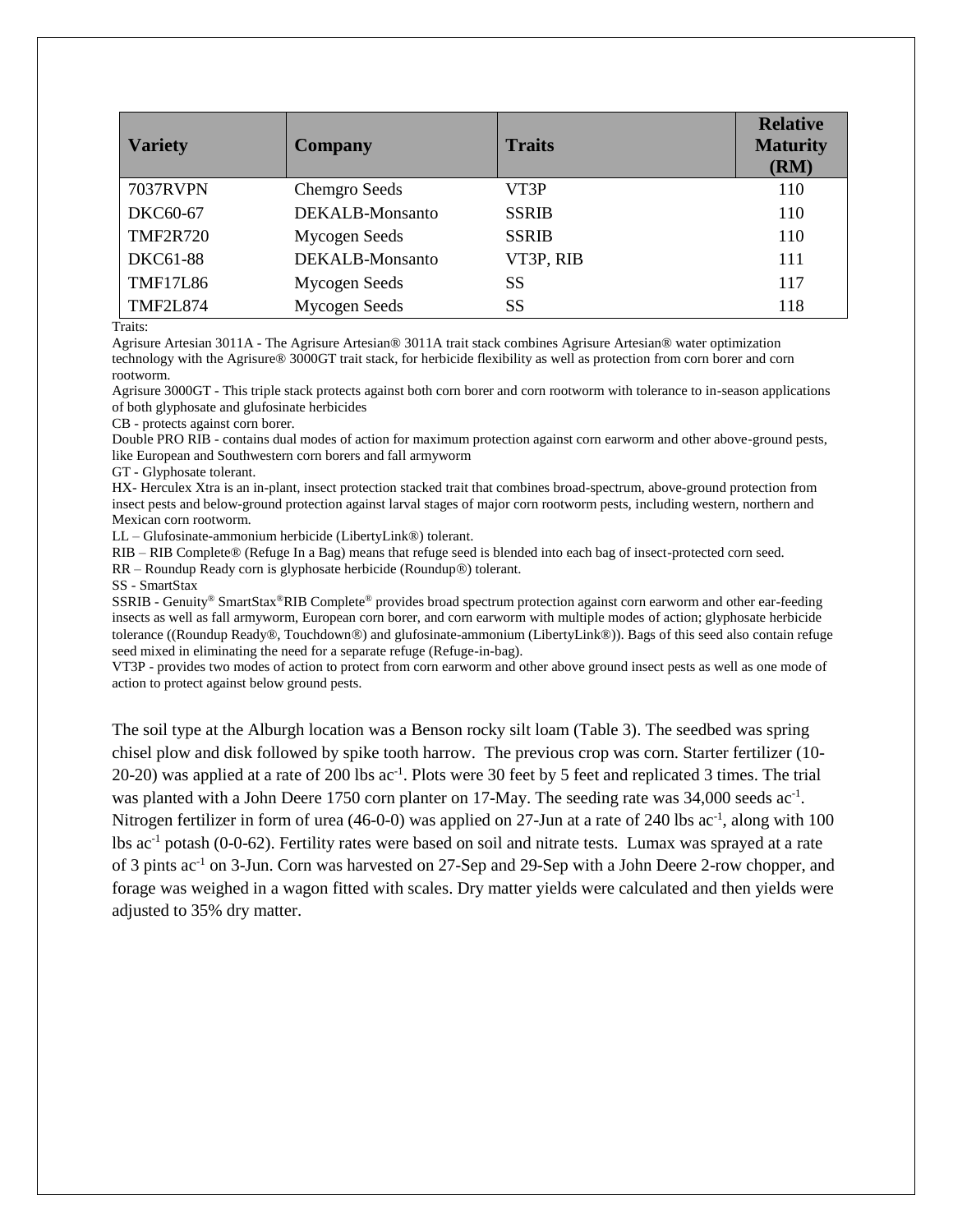| <b>Location</b>                         | <b>Borderview Research Farm</b><br>Alburgh, VT       |  |  |  |  |
|-----------------------------------------|------------------------------------------------------|--|--|--|--|
| Soil type                               | Benson rocky silt loam                               |  |  |  |  |
| <b>Previous crop</b>                    | Corn                                                 |  |  |  |  |
| Tillage operations                      | Fall chisel plow, disk and spike tooth harrow        |  |  |  |  |
| Seeding rate (viable seeds $ac-1$ )     | 34,000                                               |  |  |  |  |
| <b>Planting equipment</b>               | John Deere 1750 corn planter                         |  |  |  |  |
| <b>Treatments (varieties)</b>           | 43                                                   |  |  |  |  |
| <b>Replications</b>                     | 3                                                    |  |  |  |  |
| Row width (in.)                         | 30                                                   |  |  |  |  |
| <b>Plot size (ft)</b>                   | $5'$ x 30' (2 rows of corn)                          |  |  |  |  |
| <b>Planting dates</b>                   | $17-May$                                             |  |  |  |  |
| <b>Weed control</b>                     | $3$ -Jun, Lumax 3 pints ac <sup>-1</sup>             |  |  |  |  |
| Starter fertilizer (at planting)        | 200 lbs $ac^{-1}$ 10-20-20                           |  |  |  |  |
| <b>Additional fertilizer (topdress)</b> | 140 lbs $ac^{-1}$ 46-0-0<br>100 lbs $ac^{-1}$ 0-0-62 |  |  |  |  |
| <b>Harvest dates</b>                    | 27-Sep and 29-Sep                                    |  |  |  |  |

**Table 3. Long season corn variety trial details, Alburgh, VT, 2016.**

An approximate 2 lb subsample of the harvested material was collected, dried, ground, and then analyzed at the University of Vermont's Testing Laboratory, Burlington, VT, for silage quality. Dry matter yields were calculated and then adjusted to 35% dry matter.

Silage quality was analyzed using the FOSS NIRS (near infrared reflectance spectroscopy) DS2500 Feed and Forage analyzer. Dried and coarsely-ground plot samples were brought to the lab where they were reground using a cyclone sample mill (1mm screen) from the UDY Corporation. The samples were then analyzed using the FOSS NIRS DS2500 for crude protein (CP), acid detergent fiber (ADF), neutral detergent fiber (NDF), 48-hour digestible NDF (NDFD), and total digestible nutrients (TDN). A subset of samples (n=20) was sent to DairyOne forage laboratory (Ithaca, NY) for wet chemistry analysis. This information was used to bias our current NIR forage calibration.

Mixtures of true proteins, composed of amino acids, and non-protein nitrogen make up the CP content of forages. The CP content of forages is determined by measuring the amount of nitrogen and multiplying by 6.25. The bulky characteristics of forage come from fiber. Forage feeding values are negatively associated with fiber since the less digestible portions of plants are contained in the fiber fraction. The detergent fiber analysis system separates forages into two parts: cell contents, which include sugars, starches, proteins, non-protein nitrogen, fats and other highly digestible compounds; and the less digestible components found in the fiber fraction. The total fiber content of forage is contained in the neutral detergent fiber (NDF). Chemically, this fraction includes cellulose, hemicellulose, and lignin. Because of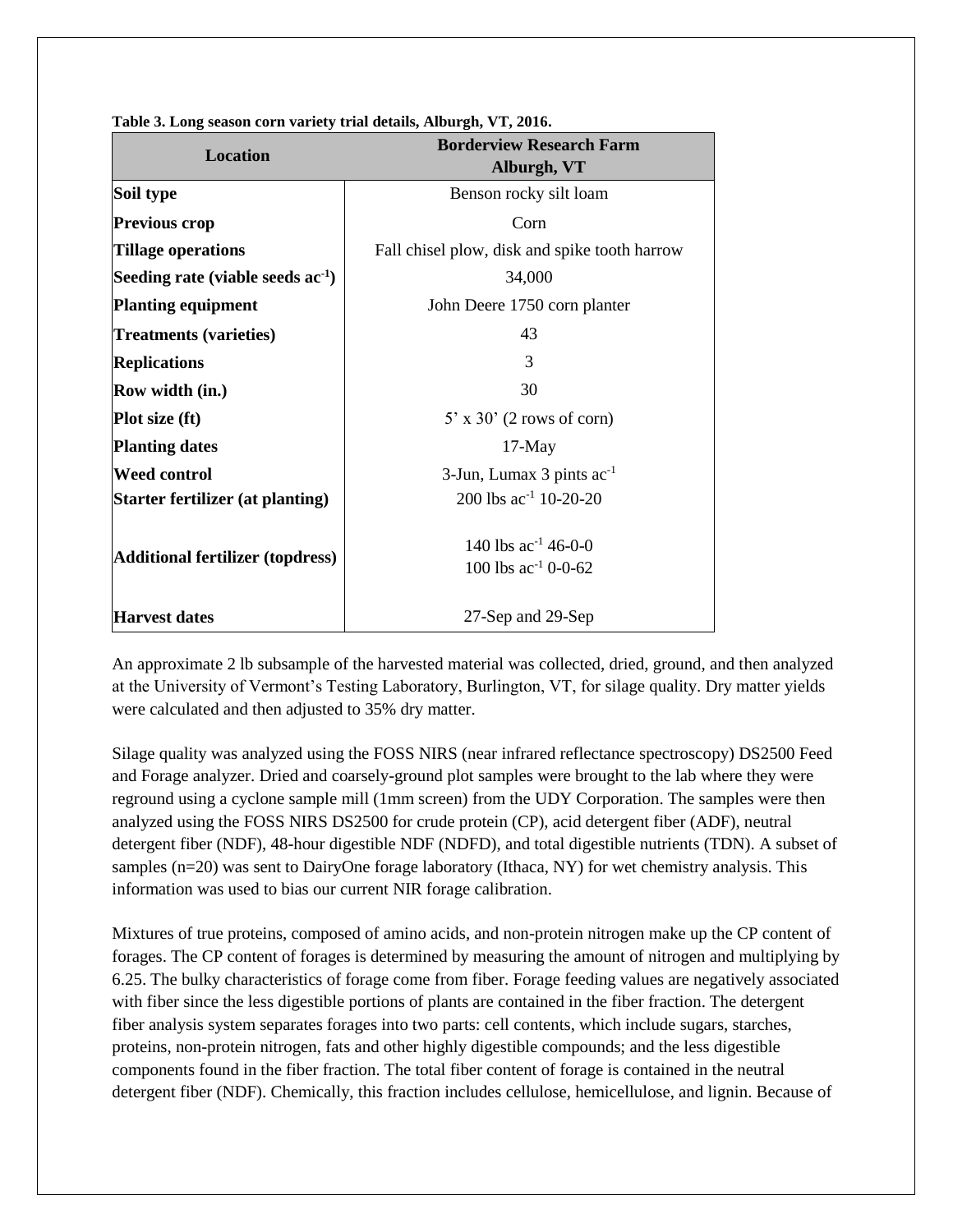these chemical components and their association with the bulkiness of feeds, NDF is closely related to feed intake and rumen fill in cows. Recently, forage testing laboratories have begun to evaluate forages for NDF digestibility (NDFD). Evaluation of forages and other feedstuffs for NDFD is being conducted to aid prediction of feed energy content and animal performance. Research has demonstrated that lactating dairy cows will eat more dry matter and produce more milk when fed forages with optimum NDFD. Forages with increased NDFD will result in higher energy values and, perhaps more importantly, increased forage intakes. Forage NDFD can range from 20 – 80% NDF.

Net energy for lactation  $(NE_L)$  is calculated based on concentrations of NDF and ADF. NE<sub>L</sub> can be used as a tool to determine the quality of a ration, but should not be considered the sole indicator of the quality of a feed, as NE<sup>L</sup> is affected by the quantity of a cow's dry matter intake, the speed at which her ration is consumed, the contents of the ration, feeding practices, the level of her production, and many other factors. Starch can also have an effect on NE<sub>L</sub>, where the greater the starch content, the higher the NE<sub>L</sub> (measured in Mcal per pound of silage), up to a certain point. High grain corn silage can have average starch values exceeding 40%.

The silage performance indices of milk per acre and milk per ton were calculated using a model derived from the spreadsheet entitled "MILK2006," developed by researchers at the University of Wisconsin. Milk per ton measures the pounds of milk that could be produced from a ton of silage. This value is generated by approximating a balanced ration meeting animal energy, protein, and fiber needs based on silage quality. The value is based on a standard cow weight and level of milk production. Milk per acre is calculated by multiplying the milk per ton value by silage dry matter yield. Therefore, milk per ton is an overall indicator of forage quality and milk per acre an indicator of forage yield and quality. Milk per ton and milk per acre calculations provide relative rankings of forage samples, but should not be considered as predictive of actual milk responses in specific situations for the following reasons:

- 1) Equations and calculations are simplified to reduce inputs for ease of use,
- 2) Farm to farm differences exist,
- 3) Genetic, dietary, and environmental differences affecting feed utilization are not considered.

Yield data and stand characteristics were analyzed using mixed model analysis using the mixed procedure of SAS (SAS Institute, 1999). Replications within trials were treated as random effects, and hybrids were treated as fixed. Hybrid mean comparisons were made using the Least Significant Difference (LSD) procedure when the F-test was considered significant  $(p<0.10)$ .

Variations in yield and quality can occur because of variations in genetics, soil, weather, and other growing conditions. Statistical analysis makes it possible to determine whether a difference among hybrids is real or whether it might have occurred due to other variations in the field. At the bottom of each table a LSD value is presented for each variable (i.e. yield). Least Significant Differences (LSDs) at the 0.10 level of significance are shown. Where the difference between two hybrids within a column is equal to or greater than the LSD value at the bottom of the column, you can be sure that for 9 out of 10 times, there is a real difference between the two hybrids. Hybrids that were not significantly lower in performance than the highest hybrid in a particular column are indicated with an asterisk.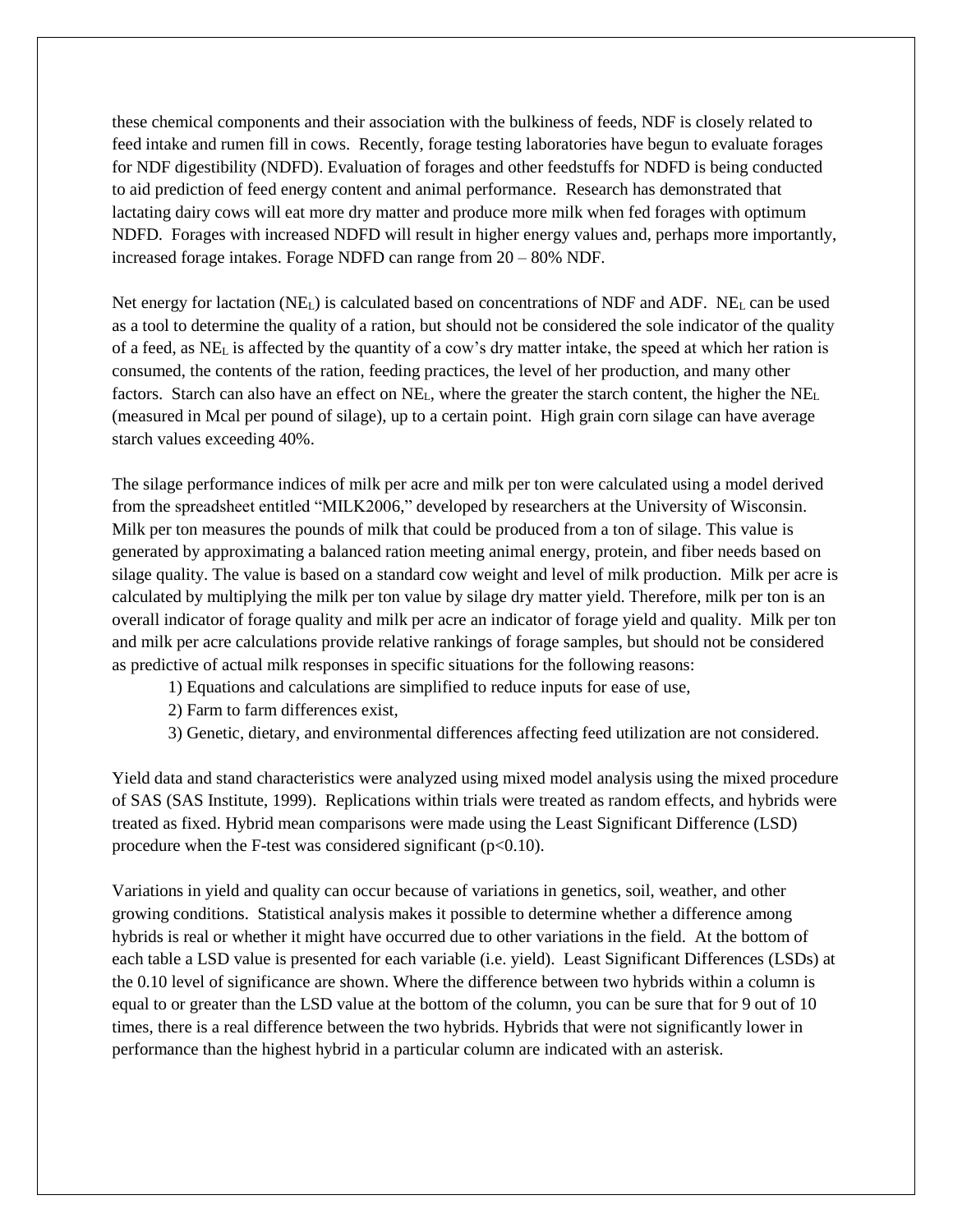In this example, hybrid C is significantly different from hybrid A but not from hybrid B. The difference between C and B is equal to 1.5, which is less than the LSD value of 2.0. This means that these hybrids did not differ in yield. The difference between C and A is equal to 3.0, which is greater than the LSD value of 2.0. This means that the yields of these hybrids were significantly different from one another. The asterisk indicates that hybrid B was not significantly lower than the top yielding hybrid C, indicated in bold.

| <b>Hybrid</b>  | Yield  |
|----------------|--------|
| A              | 6.0    |
| B              | $7.5*$ |
| $\mathfrak{C}$ | $9.0*$ |
| LSD            | 2.0    |

## **RESULTS**

Weather data was recorded with a Davis Instrument Vantage PRO2 weather station, equipped with a WeatherLink data logger at Borderview Research Farm in Alburgh, VT (Table 4). Weather through the growing season was both warmer and drier than normal. Warm, dry weather in early May allowed for timely planting of corn for most growers in the region. Temperatures were average through June and July, and slightly warmer than average in August and September. From May to September there were an accumulated 2708 GDDs at a base temperature of 50° F, 268 GDDs above normal. The 2016 was a dry growing season, with all months below normal precipitation and a total of 7.27 inches below normal over the growing season. The warm, dry late summer and fall weather allowed for timely harvest, completed by the end of September.

|                                     | May     | Jun     | Jul     | Aug     | Sep     |
|-------------------------------------|---------|---------|---------|---------|---------|
| Average temperature $({}^{\circ}F)$ | 58.1    | 65.8    | 70.7    | 71.6    | 63.4    |
| Departure from normal               | 1.80    | 0.00    | 0.10    | 2.90    | 2.90    |
|                                     |         |         |         |         |         |
| Precipitation (inches)              | 1.50    | 2.80    | 1.80    | 3.00    | 2.50    |
| Departure from normal               | $-1.92$ | $-0.88$ | $-2.37$ | $-0.93$ | $-1.17$ |
|                                     |         |         |         |         |         |
| Growing Degree Days (base 50°F)     | 340     | 481     | 640     | 663     | 438     |
| Departure from normal               | 74      | 7       |         | 82      | 104     |

#### **Table 4. Weather data for Alburgh, VT, 2016.**

Based on weather data from a Davis Instruments Vantage Pro2 with WeatherLink data logger.

Historical averages are for 30 years of NOAA data (1981-2010) from Burlington, VT.

Missing precipitation data from 17-Aug through 31-Oct was supplemented using data provided by the NOAA from Highgate, VT.

Data collected at harvest includes dry matter at time of harvest and yield (adjusted to 35% DM) for all 43 corn varieties (Table 5).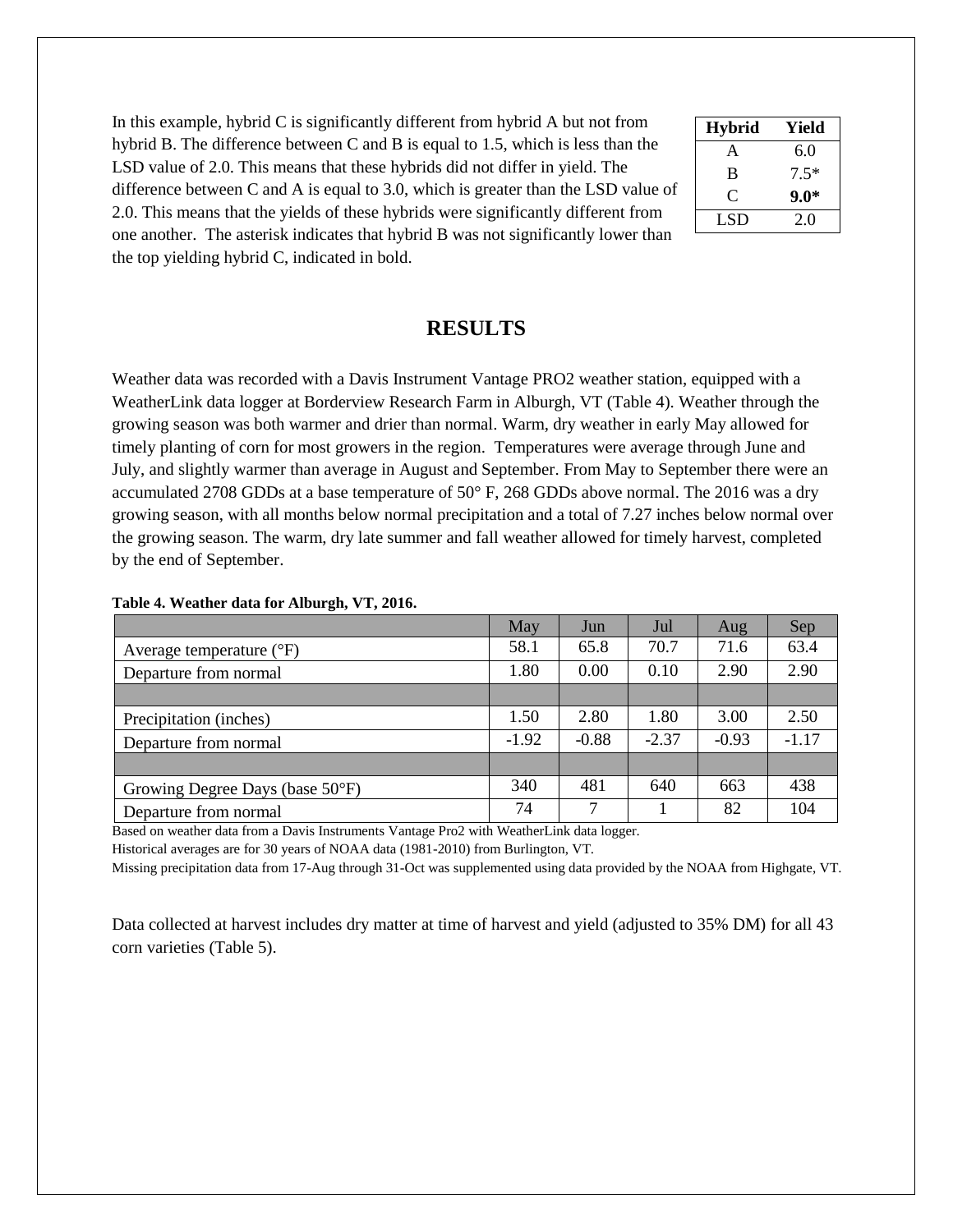| <b>Variety</b>       | <b>Company</b>                 | <b>Relative</b><br><b>Maturity</b> | <b>Harvest</b><br><b>DM</b> | <b>Yield at</b><br>35% DM |
|----------------------|--------------------------------|------------------------------------|-----------------------------|---------------------------|
|                      |                                | days                               | $\%$                        | tons $ac^{-1}$            |
| Viking 58-98 GS      | Albert Lea Seed                | 98                                 | 38.6                        | 18.1                      |
| 198-98STXRIB         | Channel Bio, LLC               | 98                                 | 38.5                        | 17.6                      |
| <b>DKC48-56</b>      | DEKALB-Monsanto                | 98                                 | 38.8                        | 15.7                      |
| <b>TA487-22DPRIB</b> | T.A. Seeds                     | 98                                 | 38.6                        | 19.9                      |
| 199-72STXRIB         | Channel Bio, LLC               | 99                                 | 39.7                        | 20.6                      |
| 201-28STXRIB         | Channel Bio, LLC               | 99                                 | 38.9                        | 20.4                      |
| TMF99Q47RA           | <b>Mycogen Seeds</b>           | 99                                 | 39.3                        | 25.4*                     |
| F2F499               | <b>Mycogen Seeds</b>           | 99                                 | 38.8                        | $23.1*$                   |
| 6069RSX              | Chemgro Seeds                  | 100                                | 38.9                        | 22.3                      |
| <b>TMF2L505</b>      | <b>Mycogen Seeds</b>           | 100                                | 39.3                        | $23.2*$                   |
| SW 4018 Gen VT3P     | Seedway LLC                    | 100                                | 38.5                        | 18.7                      |
| SW 4010 GenSS        | Seedway LLC                    | 100                                | 38.7                        | $23.5*$                   |
| <b>TMF2L538</b>      | <b>Mycogen Seeds</b>           | 101                                | 36.6                        | $25.3*$                   |
| 202-20STXRIB         | Channel Bio, LLC               | 102                                | 39.4                        | 21.7                      |
| 6258G3A              | <b>Chemgro Seeds</b>           | 102                                | 38.6                        | 20.3                      |
| <b>DKC52-30</b>      | DEKALB-Monsanto                | 102                                | 38.3                        | 22.8                      |
| Viking O.51-04GS     | Albert Lea Seed                | 104                                | 38.8                        | 24.9*                     |
| 205-19STXRIB         | Channel Bio, LLC               | 105                                | 39.4                        | $23.5*$                   |
| 6538G3N              | <b>Chemgro Seeds</b>           | 105                                | 37.2                        | 20.6                      |
| 6546R3P              | <b>Chemgro Seeds</b>           | 105                                | 38.3                        | 22.3                      |
| <b>DKC54-38</b>      | DEKALB-Monsanto                | 105                                | 38.8                        | $24.4*$                   |
| F2F569               | Mycogen Seeds                  | 105                                | 38.2                        | 16.1                      |
| 2K595                | Mycogen Seeds                  | 105                                | 39.1                        | $27.6*$                   |
| SW 5430 GenSS        | Seedway LLC                    | 105                                | 37.7                        | 23.9*                     |
| 206-30STXRIB         | Channel Bio, LLC               | 106                                | 37.5                        | $26.7*$                   |
| 6638G3               | <b>Chemgro Seeds</b>           | 106                                | 36.3                        | $24.3*$                   |
| <b>TMF06S67</b>      | Mycogen Seeds                  | 106                                | 36.5                        | $27.2*$                   |
| <b>SW 5554 RT</b>    | Seedway LLC                    | 106                                | 36.9                        | 20.9                      |
| TA566-31             | T.A. Seeds                     | 106                                | 36.8                        | $23.7*$                   |
| 207-27STXRIB         | Channel Bio, LLC               | 107                                | 38.8                        | $27.0*$                   |
| <b>DKC57-75</b>      | DEKALB-Monsanto                | 107                                | 38.8                        | $25.0*$                   |
| 16BEL:42             | <b>Brownseed Genetics, LLC</b> | 108                                | 37.5                        | 18.6                      |
| <b>DKC58-06</b>      | DEKALB-Monsanto                | 108                                | 38.2                        | $25.2*$                   |

## **Table 5. Harvest data for 43 long season corn varieties, 2016, Alburgh, VT.**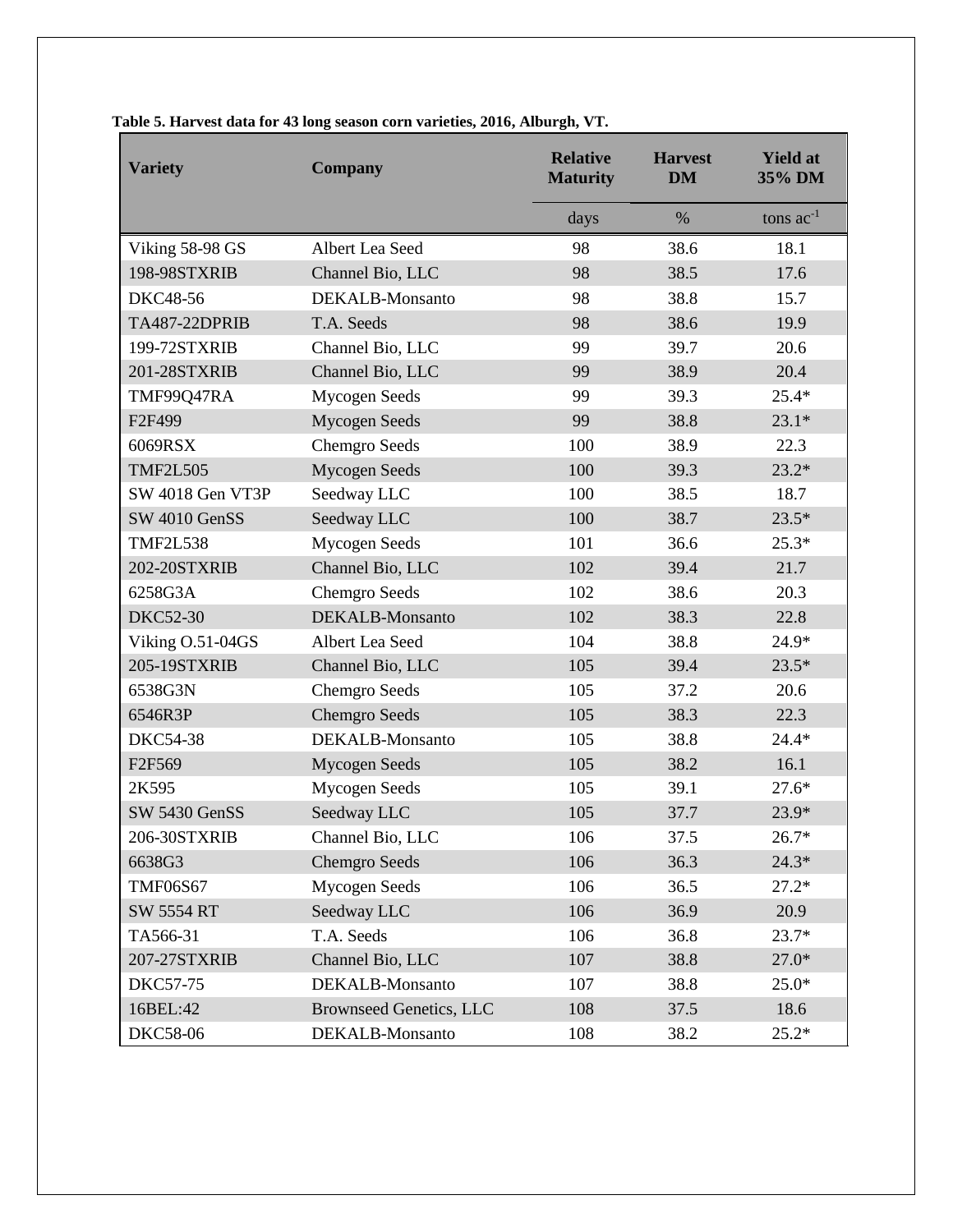| <b>Variety</b>       | Company              | <b>Relative</b><br><b>Maturity</b> | <b>Harvest</b><br>DM | <b>Yield at</b><br>35% DM |  |
|----------------------|----------------------|------------------------------------|----------------------|---------------------------|--|
|                      |                      | days                               | $\%$                 | tons $ac^{-1}$            |  |
| <b>TA583-22DPRIB</b> | T.A. Seeds           | 108                                | 39.0                 | 19.9                      |  |
| <b>TM2H708</b>       | <b>Mycogen Seeds</b> | 109                                | 36.9                 | $26.1*$                   |  |
| Viking 53-10 GS      | Albert Lea Seed      | 110                                | 38.9                 | 21.2                      |  |
| 210-95STXRIB         | Channel Bio, LLC     | 110                                | 38.8                 | 21.3                      |  |
| <b>7037RVPN</b>      | <b>Chemgro Seeds</b> | 110                                | 35.7                 | $26.7*$                   |  |
| <b>DKC60-67</b>      | DEKAL B-Monsanto     | 110                                | 39.2                 | $23.7*$                   |  |
| <b>TMF2R720</b>      | <b>Mycogen Seeds</b> | 110                                | 37.4                 | $28.1*$                   |  |
| DKC61-88             | DEKALB-Monsanto      | 111                                | 36.4                 | $24.7*$                   |  |
| <b>TMF17L86</b>      | Mycogen Seeds        | 117                                | $31.4*$              | $24.0*$                   |  |
| <b>TMF2L874</b>      | <b>Mycogen Seeds</b> | 118                                | $31.4*$              | $23.8*$                   |  |
| LSD $(p = 0.10)$     |                      |                                    | 3.78                 | 5.20                      |  |
| <b>Trial Mean</b>    |                      |                                    | 37.7                 | 22.8                      |  |

\*Varieties with an asterisk are not significantly different than the top performer in **bold**.

The average dry matter at harvest (37.7%) was less than optimum. Warm, dry conditions in the fall lead to crops maturing faster than anticipated. In addition, an equipment breakdown caused a delay in harvest. The average yield at 35% dry matter was 22.8 tons ac<sup>-1</sup> (Figure 1). Yields ranged from 15.7 by variety 'DKC48-56' to 28.1 tons ac-1 by variety 'TMF2R720'. Eleven of the varieties produced yields over 25 tons ac-1 . Corn yields were negatively impacted by drought conditions and none of the long season corn varieties in this year's trial produced yields over 30 tons ac<sup>-1</sup>. It is interesting to note that, of the 24 varieties that produced statistically similar yields to the top performer, four of them had relative maturities of 100 days or less ('F2F499', 'TMF99Q47RA', 'SW 4010 GenSS', and 'TMF2L505').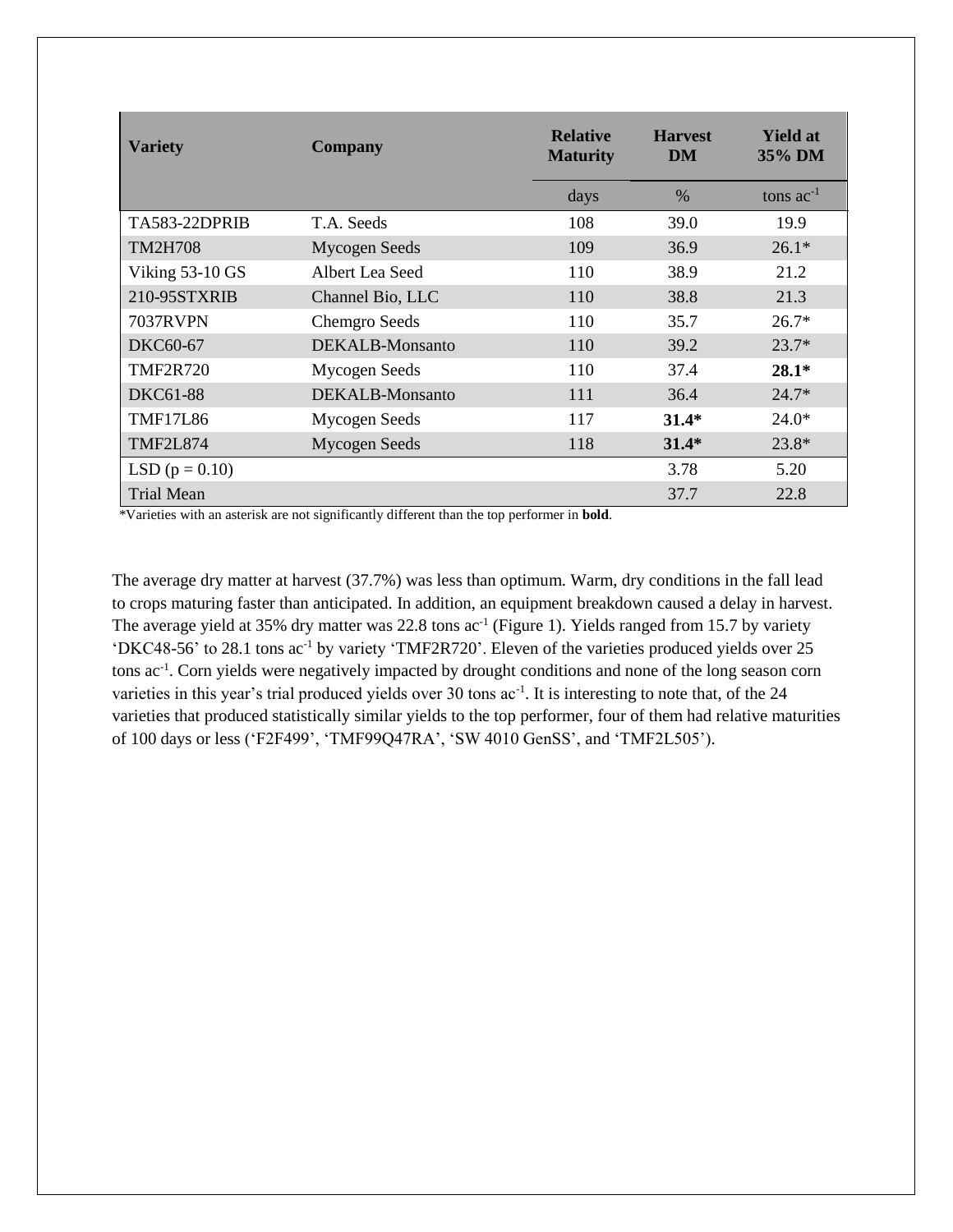

**Figure 1. Yield at 35% dry matter of 43 long season varieties, 2016.**

Varieties with an asterisk (\*) above them did not differ significantly from the top performing variety. The red line indicates the average yield.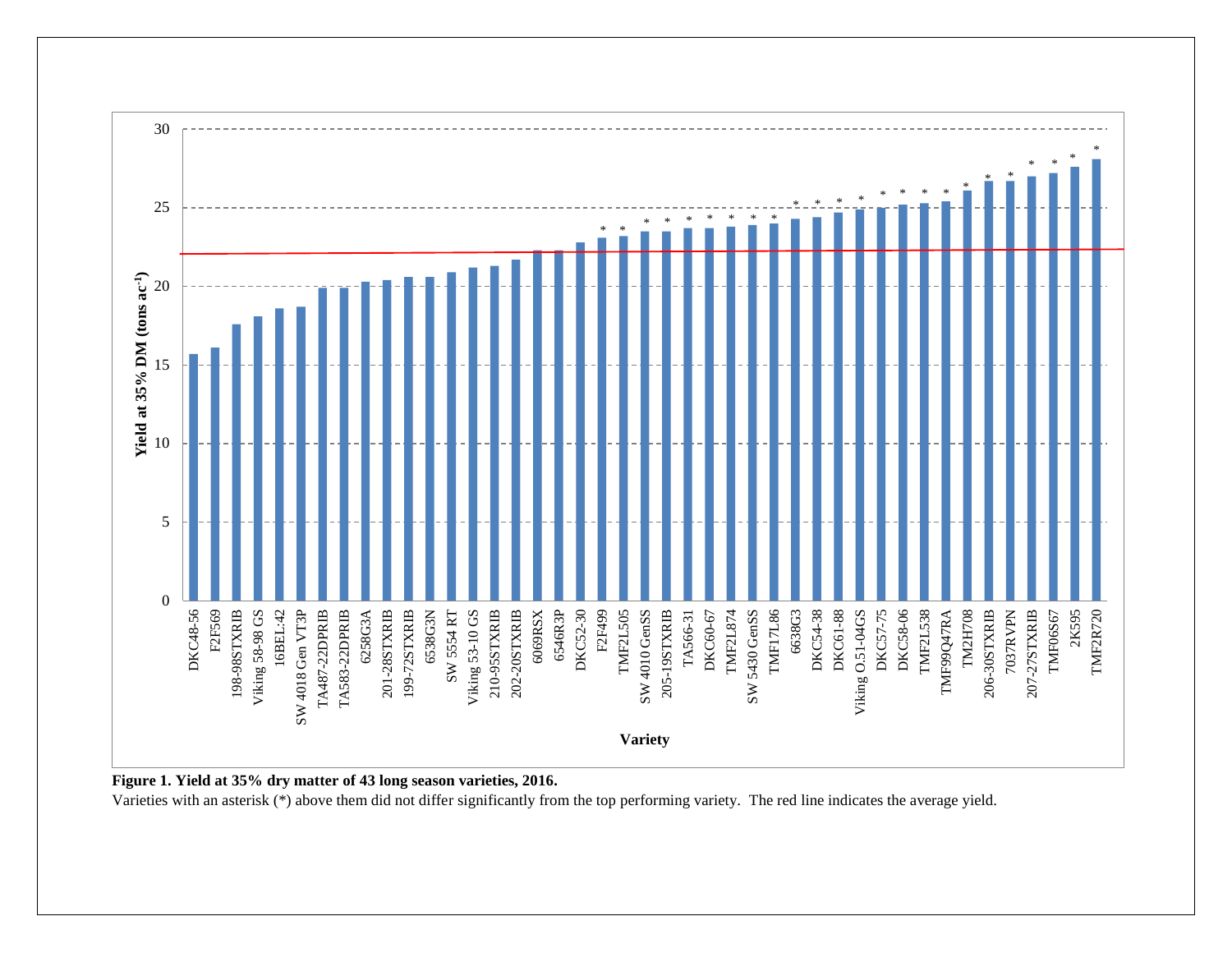Forage quality characteristics varied significantly by variety (Table 6). Crude protein ranged from 6.44 to 8.38% with a trial average of 7.54%. Protein was highest in the variety 'SW 4010 GenSS' (8.38%), though did not statistically differ from 19 other varieties. The variety 'SW 4010 GenSS' also had the lowest ADF (23.5%) and NDF (34.8%), though not statistically different than four and five other varieties respectively. Digestible NDF (NDFD), or the amount of NDF that is digestible in a 48-hour period, varied significantly by variety, and averaged 68.0% of NDF. The top performer in NDFD and TDN was the Mycogen Seeds variety 'F2F499' (72.0% NDFD and 73.3% TDN), though this was not statistically greater than 8 other varieties for NDFD and four other varieties for TDN. The Brownseed Genetics variety '16BEL:42' had the highest  $NE<sub>L</sub>$  (0.72 Mcal lb<sup>-1</sup>), which was statistically similar to three other varieties.

|                    |                        | <b>Forage quality characteristics</b> |                     |                     |                      |                     |                   | <b>Milk</b> |            |  |
|--------------------|------------------------|---------------------------------------|---------------------|---------------------|----------------------|---------------------|-------------------|-------------|------------|--|
| <b>Variety</b>     | <b>Company</b>         | CP                                    | <b>ADF</b>          | <b>NDF</b>          | <b>NDFD</b>          | <b>TDN</b>          | NE <sub>L</sub>   | $ton-1$     | $ac^{-1}$  |  |
|                    |                        | % of<br><b>DM</b>                     | $%$ of<br><b>DM</b> | $%$ of<br><b>DM</b> | $%$ of<br><b>NDF</b> | $%$ of<br><b>DM</b> | Mcal<br>$1b^{-1}$ | lbs         | <i>lbs</i> |  |
| Viking 58-98 GS    | Albert Lea Seed        | 7.08                                  | 29.6                | 44.3                | 66.6                 | 62.0                | 0.62              | 2709        | 16999      |  |
| 198-98STXRIB       | Channel Bio, LLC       | 7.57                                  | 28.7                | 41.4                | 66.7                 | 64.6                | 0.65              | 2887*       | 17943      |  |
| DKC48-56           | DEKALB-Monsanto        | $8.20*$                               | 29.9                | 45.3                | 65.9                 | 60.9                | 0.61              | 2623        | 14268      |  |
| TA487-22DPRIB      | T.A. Seeds             | $7.73*$                               | 26.7                | 40.2                | 67.2                 | 63.6                | 0.64              | 2817        | 19665      |  |
| 199-72STXRIB       | Channel Bio, LLC       | 6.84                                  | 27.7                | 42.8                | $69.0*$              | 63.1                | 0.64              | 2786        | 19941      |  |
| 201-28STXRIB       | Channel Bio, LLC       | 6.70                                  | 27.3                | 42.6                | 68.0                 | 61.4                | 0.62              | 2664        | 19217      |  |
| TMF99Q47RA         | Mycogen Seeds          | $8.05*$                               | 26.6                | 41.3                | 67.7                 | 64.5                | 0.65              | 2876        | 25329*     |  |
| F <sub>2F499</sub> | Mycogen Seeds          | 7.48                                  | $25.7*$             | 42.7                | $72.0*$              | $73.3*$             | $0.69*$           | 3099*       | 25119*     |  |
| 6069RSX            | Chemgro Seeds          | 7.14                                  | 28.0                | 43.1                | 67.1                 | 61.5                | 0.62              | 2677        | 20811      |  |
| <b>TMF2L505</b>    | Mycogen Seeds          | 7.69*                                 | 28.9                | 43.3                | 66.9                 | 61.5                | 0.62              | 2679        | 21916      |  |
| SW 4010 GenSS      | Seedway LLC            | $8.38*$                               | $23.5*$             | $34.8*$             | 67.4                 | 67.7                | $0.69*$           | 3112*       | 25581*     |  |
| SW 4018 Gen VT3P   | Seedway LLC            | 7.22                                  | 29.6                | 46.3                | 68.8                 | 60.7                | 0.61              | 2621        | 17089      |  |
| <b>TMF2L538</b>    | Mycogen Seeds          | 7.17                                  | 27.6                | 43.0                | 67.4                 | 63.5                | 0.64              | 2822        | 25200*     |  |
| 202-20STXRIB       | Channel Bio, LLC       | 7.34                                  | 28.6                | 43.0                | 67.6                 | 63.3                | 0.64              | 2804        | 21368      |  |
| 6258G3A            | Chemgro Seeds          | $8.10*$                               | 27.4                | 42.1                | 66.2                 | 61.9                | 0.62              | 2701        | 19239      |  |
| <b>DKC52-30</b>    | <b>DEKALB-Monsanto</b> | 7.53                                  | 28.1                | 41.8                | 67.2                 | 63.4                | 0.64              | 2815        | 22654*     |  |
| Viking O.51-04GS   | Albert Lea Seed        | 6.44                                  | 27.1                | 42.2                | $69.4*$              | 63.7                | 0.64              | 2830        | 24843*     |  |
| 205-19STXRIB       | Channel Bio, LLC       | 7.79                                  | 28.3                | 44.0                | 67.2                 | $71.7*$             | 0.65              | 2850        | 23496*     |  |
| 6538G3N            | Chemgro Seeds          | 7.41                                  | 29.9                | 46.2                | 68.3                 | 60.5                | 0.61              | 2604        | 18748      |  |
| 6546R3P            | Chemgro Seeds          | 7.13                                  | 27.7                | 44.6                | 68.1                 | 61.1                | 0.61              | 2642        | 20572      |  |
| <b>DKC54-38</b>    | DEKALB-Monsanto        | 7.15                                  | 26.8                | 39.9                | 67.0                 | 64.4                | 0.65              | 2889*       | 24751*     |  |

#### **Table 6. Forage quality data for 43 long season corn varieties, 2016, Alburgh, VT.**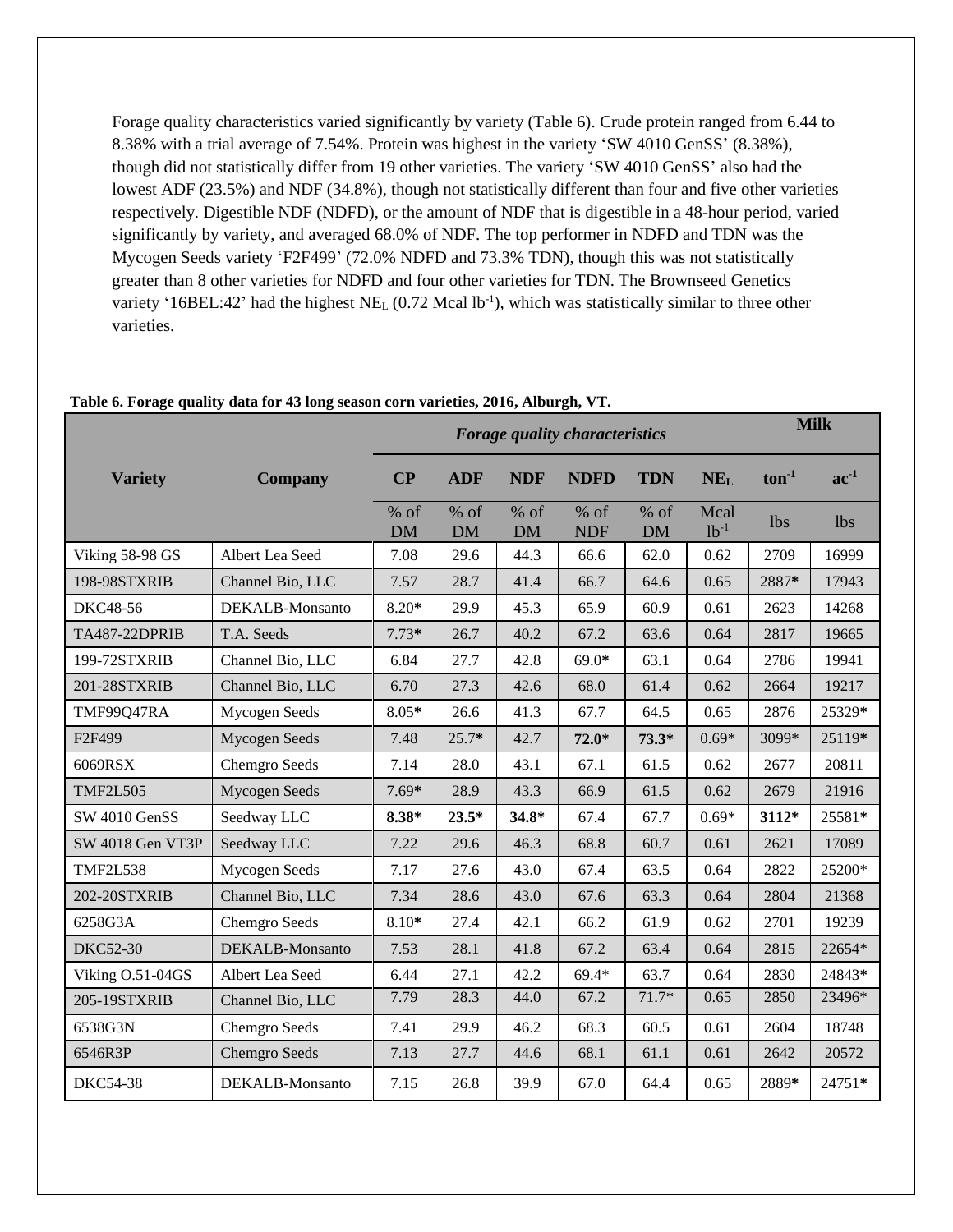|                      | <b>Forage quality characteristics</b>    |                     |                     |                     |                      |                     | <b>Milk</b>       |                   |            |
|----------------------|------------------------------------------|---------------------|---------------------|---------------------|----------------------|---------------------|-------------------|-------------------|------------|
| <b>Variety</b>       | <b>Company</b>                           | CP                  | <b>ADF</b>          | <b>NDF</b>          | <b>NDFD</b>          | <b>TDN</b>          | NE <sub>L</sub>   | $\text{ton}^{-1}$ | $ac^{-1}$  |
|                      |                                          | $%$ of<br><b>DM</b> | $%$ of<br><b>DM</b> | $%$ of<br><b>DM</b> | $%$ of<br><b>NDF</b> | $%$ of<br><b>DM</b> | Mcal<br>$1b^{-1}$ | lbs.              | <b>lbs</b> |
| F2F569               | Mycogen Seeds                            | 8.17*               | 29.0                | 45.2                | 68.4                 | $70.4*$             | $0.71*$           | 3087*             | 17390      |
| 2K595                | Mycogen Seeds                            | $7.75*$             | 29.2                | 44.7                | 66.5                 | 61.0                | 0.61              | 2642              | 25415*     |
| SW 5430 GenSS        | Seedway LLC                              | 7.23                | 29.0                | 41.9                | 66.8                 | 64.1                | 0.65              | 2862              | 23941*     |
| 206-30STXRIB         | Channel Bio, LLC                         | 7.09                | 26.5                | 41.2                | 67.8                 | 63.5                | 0.64              | 2818              | 26403*     |
| 6638G3               | Chemgro Seeds                            | $7.92*$             | $26.0*$             | 39.6                | 67.3                 | 64.9                | 0.66              | 2921*             | 20908      |
| <b>TMF06S67</b>      | Mycogen Seeds                            | 7.31                | 27.4                | 40.8                | 67.7                 | 64.8                | 0.65              | 2909*             | 27696*     |
| <b>SW 5554 RT</b>    | Seedway LLC                              | 7.95*               | 27.4                | 42.5                | 68.9                 | 63.7                | 0.64              | 2823              | 20747      |
| TA566-31             | T.A. Seeds                               | $7.94*$             | 27.9                | 42.5                | 67.7                 | 61.2                | 0.62              | 2649              | 22036      |
| 207-27STXRIB         | Channel Bio, LLC                         | 7.11                | $25.7*$             | 40.4                | $69.9*$              | 64.2                | 0.65              | 2865              | 27154*     |
| <b>DKC57-75</b>      | DEKALB-Monsanto                          | 6.74                | 27.8                | 44.0                | 69.0                 | 61.2                | 0.62              | 2651              | 23166*     |
| 16BEL:42             | <b>Brownseed Genetics,</b><br><b>LLC</b> | $7.79*$             | 28.3                | 44.0                | 67.2                 | $71.7*$             | $0.72*$           | 2940*             | 19131      |
| <b>DKC58-06</b>      | DEKALB-Monsanto                          | 7.31                | $26.3*$             | 41.2                | 68.0                 | 62.7                | 0.63              | 2759              | 24303*     |
| <b>TA583-22DPRIB</b> | T.A. Seeds                               | $8.09*$             | 27.6                | 42.3                | 68.3                 | 62.6                | 0.63              | 2753              | 19274      |
| <b>TM2H708</b>       | Mycogen Seeds                            | $7.80*$             | 29.3                | 43.9                | 67.7                 | 62.0                | 0.62              | 2707              | 24809*     |
| Viking 53-10 GS      | Albert Lea Seed                          | 7.11                | $26.3*$             | 40.8                | $69.7*$              | 63.4                | 0.64              | 2806              | 20886      |
| 210-95STXRIB         | Channel Bio, LLC                         | $7.66*$             | $25.7*$             | 40.0                | $69.5*$              | 64.7                | 0.65              | 2904*             | 21710      |
| <b>7037RVPN</b>      | Chemgro Seeds                            | 8.11                | 29.5                | 45.7                | $69.2*$              | 62.6                | 0.63              | 2748              | 25777      |
| DKC60-67             | DEKALB-Monsanto                          | 7.29                | $25.7*$             | 41.0                | 67.8                 | 62.4                | 0.63              | 2736              | 22755*     |
| <b>TMF2R720</b>      | Mycogen Seeds                            | 7.59                | 29.5                | 44.6                | 67.6                 | 61.9                | 0.62              | 2706              | 26600*     |
| <b>DKC61-88</b>      | DEKALB-Monsanto                          | $8.00*$             | 29.1                | 46.1                | 67.8                 | 60.0                | 0.60              | 2567              | 22456*     |
| <b>TMF17L86</b>      | Mycogen Seeds                            | 7.95*               | 31.9                | 48.9                | $69.5*$              | 62.2                | 0.62              | 2724              | 22915*     |
| <b>TMF2L874</b>      | Mycogen Seeds                            | $8.00*$             | 32.7                | 50.5                | 68.5                 | 62.1                | 0.62              | 2714              | 22793*     |
| LSD $(p = 0.10)$     |                                          | 0.78                | 2.87                | 4.79                | 2.96                 | 3.38                | 0.036             | 228               | 5489       |
| <b>Trial Mean</b>    |                                          | 7.54                | 27.9                | 42.9                | 68.0                 | 63.4                | 0.64              | 2786              | 22163      |

\*Varieties with an asterisk are not significantly different than the top performer in **bold**.

Milk per ton and milk per acre can indicate the yield and quality of corn silage varieties (Figure 2). Milk per ton, an indicator of corn silage quality, ranged from 2567 to 3112 lbs ton<sup>-1</sup> with an average of 2786 lbs ton<sup>-1</sup>. Milk per ton was highest in variety 'SW 4010 GenSS' (3112 lbs per ton); this was not statistically different from seven other varieties. Milk per acre, which takes into consideration the dry matter yield of each variety, was statistically different by variety. The average milk per acre was 22,163 lbs ac<sup>-1</sup>. The Mycogen Seeds variety 'TMF06S67' had the highest lbs ac<sup>-1</sup> at 27,696, significantly similar to 20 other varieties. Other varieties with milk per acre over 25,000 lbs ac<sup>-1</sup> include: '207-27STX', TMF2R720, '206-30STXRIB', '7037RVPN', SW4010 Gen SS, '2K595', TMF99Q47RA, and 'TMF2L538'.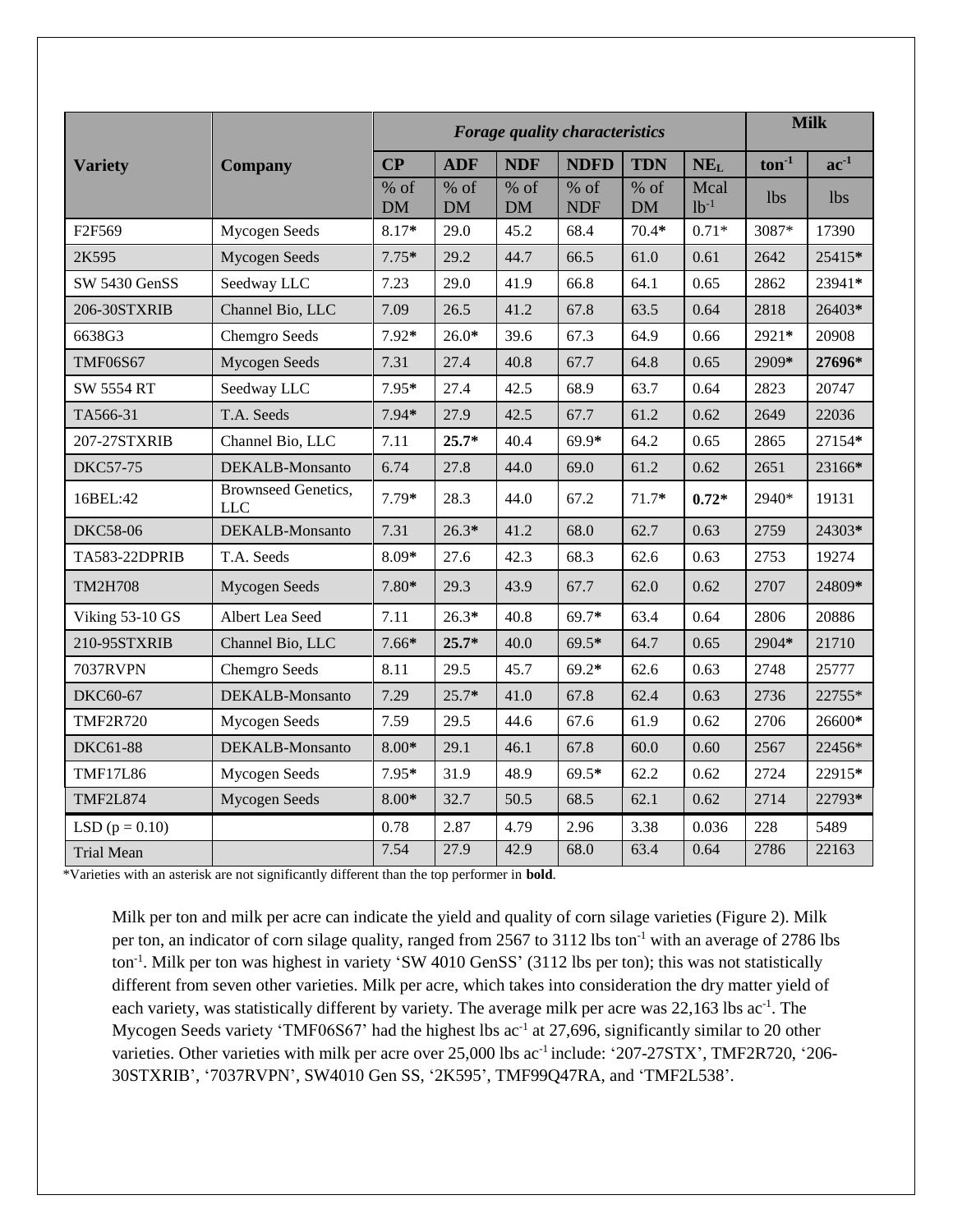

**Figure 2. Milk production of 43 long season corn varieties, Alburgh, VT, 2016.** Shows relationship between milk per ton and milk per acre. Dotted lines represent the mean milk per ton and milk per acre for the trial.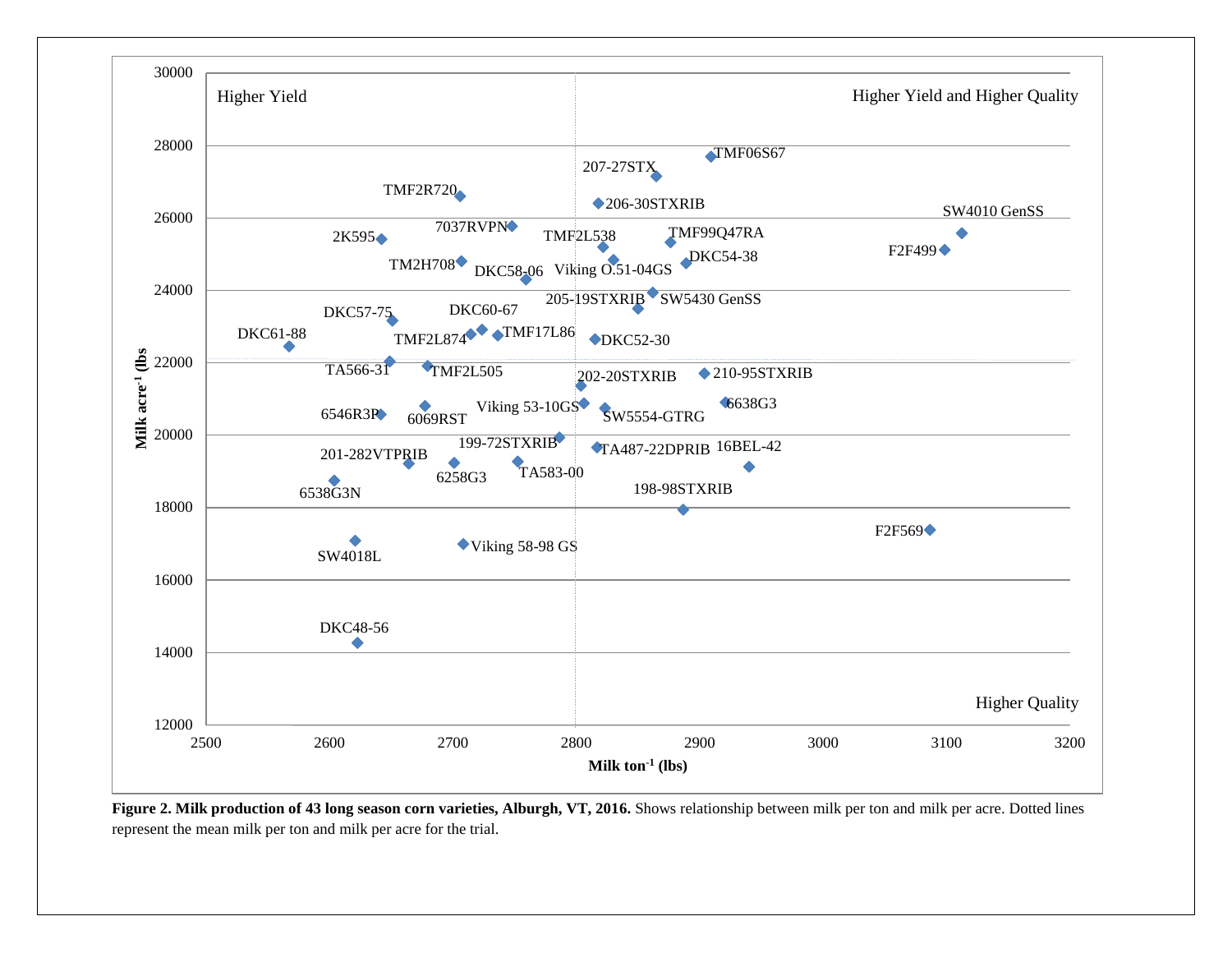# **DISCUSSION**

The average yield in the 2016 long season corn trials  $(22.8 \text{ tons} \text{ ac}^{-1} \text{ at } 35\% \text{ dry matter})$  was lower than in 2014 or 2015 (25.6 tons  $ac^{-1}$  and 26.9 tons  $ac^{-1}$  respectively) but comparable to 2013 average long season corn yields (22.4 tons ac<sup>-1</sup>). The lower yields in 2016 were likely attributed to the lack of rainfall through the season.

The fact that all of the varieties reached maturity by the end of September in northern Vermont and many produced yields over 25 tons ac<sup>-1</sup> indicates that varieties with maturities ranging from 96-112 days can reach maturity and produce high yields and quality feed. Table 7 below summarizes the top twelve performing varieties in yield and quality this year. It is important to remember that these data only represent one season that was strongly affected by dry weather. Consult additional research before making varietal selections or other agronomic decisions.

|                      | . .<br>Forage quality characteristics |                                     |                     |                     |                     |                      |                     | <b>Milk</b> |                 |                 |  |
|----------------------|---------------------------------------|-------------------------------------|---------------------|---------------------|---------------------|----------------------|---------------------|-------------|-----------------|-----------------|--|
|                      |                                       |                                     |                     |                     |                     |                      |                     |             |                 |                 |  |
| <b>Variety</b>       | Company                               | <b>Yield at</b><br>35%<br><b>DM</b> | $\bf CP$            | <b>ADF</b>          | <b>NDF</b>          | <b>NDFD</b>          | <b>TDN</b>          | <b>NEL</b>  | $\tan^{-1}$     | $ac-1$          |  |
|                      |                                       | tons $ac^{-1}$                      | $%$ of<br><b>DM</b> | $%$ of<br><b>DM</b> | $%$ of<br><b>DM</b> | $%$ of<br><b>NDF</b> | $%$ of<br><b>DM</b> | Mcal $lb-1$ | 1 <sub>bs</sub> | 1 <sub>bs</sub> |  |
| <b>TMF06S67</b>      | Mycogen Seeds                         | 27.2                                | 7.31                | 27.4                | 40.8                | 67.7                 | 64.8                | 0.65        | 2909            | 27696           |  |
| 207-27STXRIB         | Channel Bio LLC                       | 27.0                                | 7.11                | 25.7                | 40.4                | 69.9                 | 64.2                | 0.65        | 2865            | 27154           |  |
| 206-30STXRIB         | Channel Bio LLC                       | 26.7                                | 7.09                | 26.5                | 41.2                | 67.8                 | 63.5                | 0.64        | 2818            | 26403           |  |
| SW 4010 GenSS        | Seedway LLC                           | 23.5                                | 8.38                | 23.5                | 34.8                | 67.4                 | 67.7                | 0.69        | 3112            | 25581           |  |
| TMF99Q47RA           | Mycogen Seeds                         | 25.4                                | 8.05                | 26.6                | 41.3                | 67.7                 | 64.5                | 0.65        | 2876            | 25329           |  |
| <b>TMF2L538</b>      | Mycogen Seeds                         | 25.3                                | 7.17                | 27.6                | 43.0                | 67.4                 | 63.5                | 0.64        | 2822            | 25200           |  |
| F <sub>2F499</sub>   | Mycogen Seeds                         | 23.1                                | 7.48                | 25.7                | 42.7                | 72.0                 | 73.3                | 0.69        | 3099            | 25119           |  |
| Viking O.51-<br>04GS | Albert Lea Seed                       | 24.9                                | 6.44                | 27.1                | 42.2                | 69.4                 | 63.7                | 0.64        | 2830            | 24843           |  |
| <b>DKC54-38</b>      | DEKALB-<br>Monsanto                   | 24.4                                | 7.15                | 26.8                | 39.9                | 67.0                 | 64.4                | 0.65        | 2889            | 24751           |  |
| SW 5430 GenSS        | Seedway LLC                           | 23.9                                | 7.23                | 29.0                | 41.9                | 66.8                 | 64.1                | 0.65        | 2862            | 23941           |  |
| 205-19STXRIB         | Channel Bio LLC                       | 23.5                                | 7.79                | 28.3                | 44.0                | 67.2                 | 71.7                | 0.65        | 2850            | 23496           |  |
| DKC52-30             | DEKALB-<br>Monsanto                   | 22.8                                | 7.53                | 28.1                | 41.8                | 67.2                 | 63.4                | 0.64        | 2815            | 22654           |  |

## **Table 7. Twelve varieties that were top performers in yield and quality indices.**